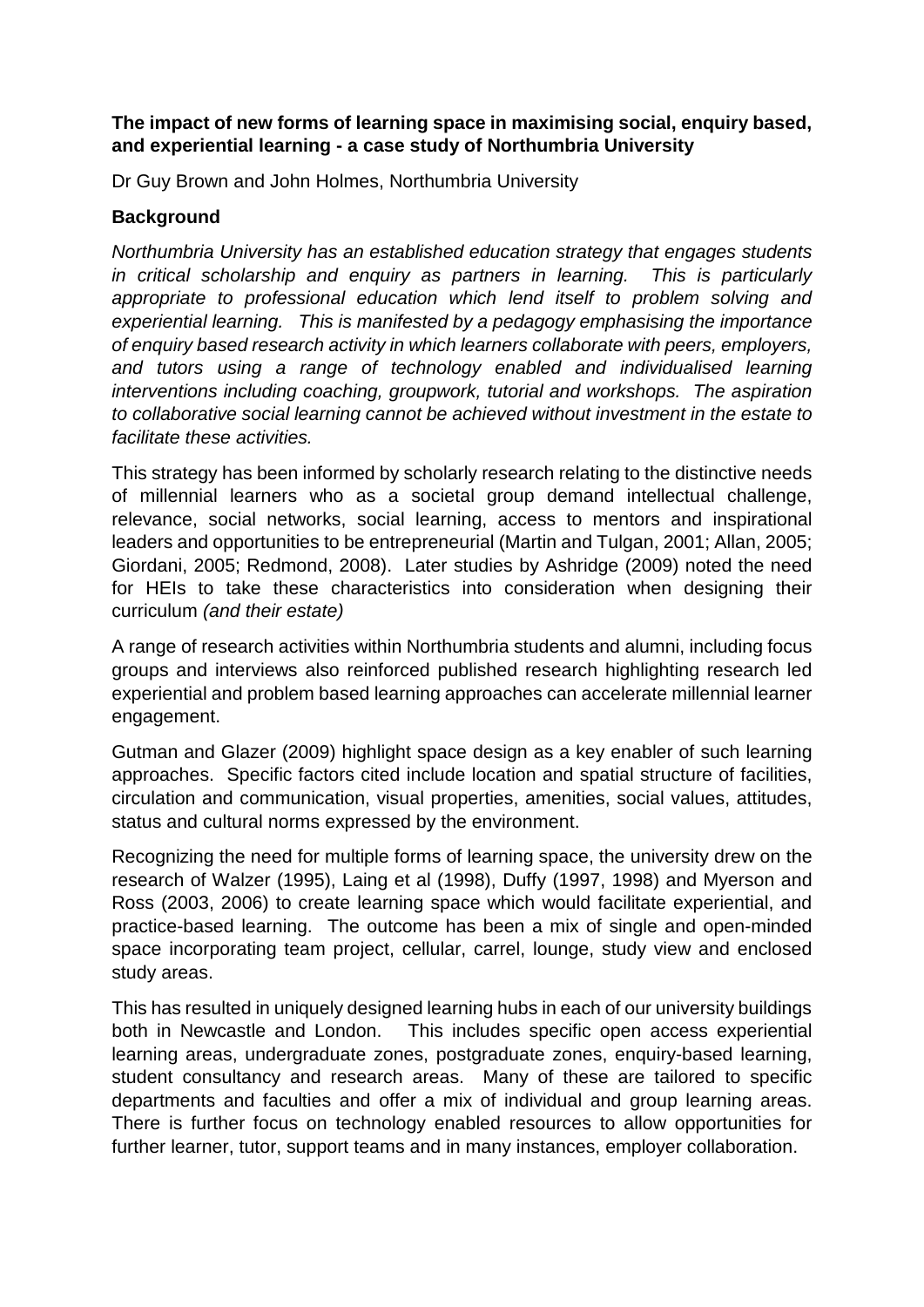# **Approach**

The research undertaken has considered the impact of such learning space upon the student experience. Specifically, using a qualitative research approached based upon faculty specific focus groups we have gathered feedback from millennial learners to understand how space is best used and where improvements can be made.

In addition to the formal focus group consolations, the research has been characterised by an ethnographic approach (Draper, 2014) by observation over time and engaging students in conversations about their approaches to learning and their use of space. The focus of the observations was with the Architecture and Built Environment disciplines, Business School and library space.

## **Outcomes**

As university investment in learning environments continues to grow and pedagogy shifts away from more traditional lecture and seminar type delivery, this case study outlines key lessons learned in relation to creating new forms of social learning environment and specifically provides guidance for those innovating their campus footprint into which forms of single and open-minded learning space are most beneficial to millennial learners.

### **Variety**

The university has invested significantly in its Student Central HUB designed to create a multi-disciplinary learning space, open 24/7 in the heart of the Newcastle Campus. Housed within a 2017 refurbishment of a 1970's built seven storey Library Building which has over the years undergone significant redesign. The latest iteration has been the recladding of a single storey annex in glass curtain walling to provide a 'Student Central' one stop shop for student administration, welfare, careers, employability and independent learning and group based enquiry. Study facilities have been provided across all floors in a proliferation of open and closed minded styles, or using terminology from Myerson and Ross (2006), Academy and Nodal designs, including collaborative work spaces, masses of individual and group IT workspaces, quiet space, networking areas and the extremely popular enclosed study pods, what have become known as 'beach huts' for student meetings. In this building learning activity can be catered for in a variety of settings each designed for the diverse requirements of millennial students Lighting, wall and surface colour, flooring, furniture and artwork has also been used to differentiate areas and create a varied aesthetic to symbolise open or closed minded locations.

### **Exclusivity**

A further recently created learning space is the Business Clinic, home to the experiential learning module for final year undergraduate and postgraduate students at Newcastle Business School. The Business Clinic has dedicated staff in a separate building away from the main Business School teaching spaces. The year-long module allows students to work in group with real clients in the city to help them solve business problems; the students are supervised by senior academic staff and work with their clients to provide business consultancy reports.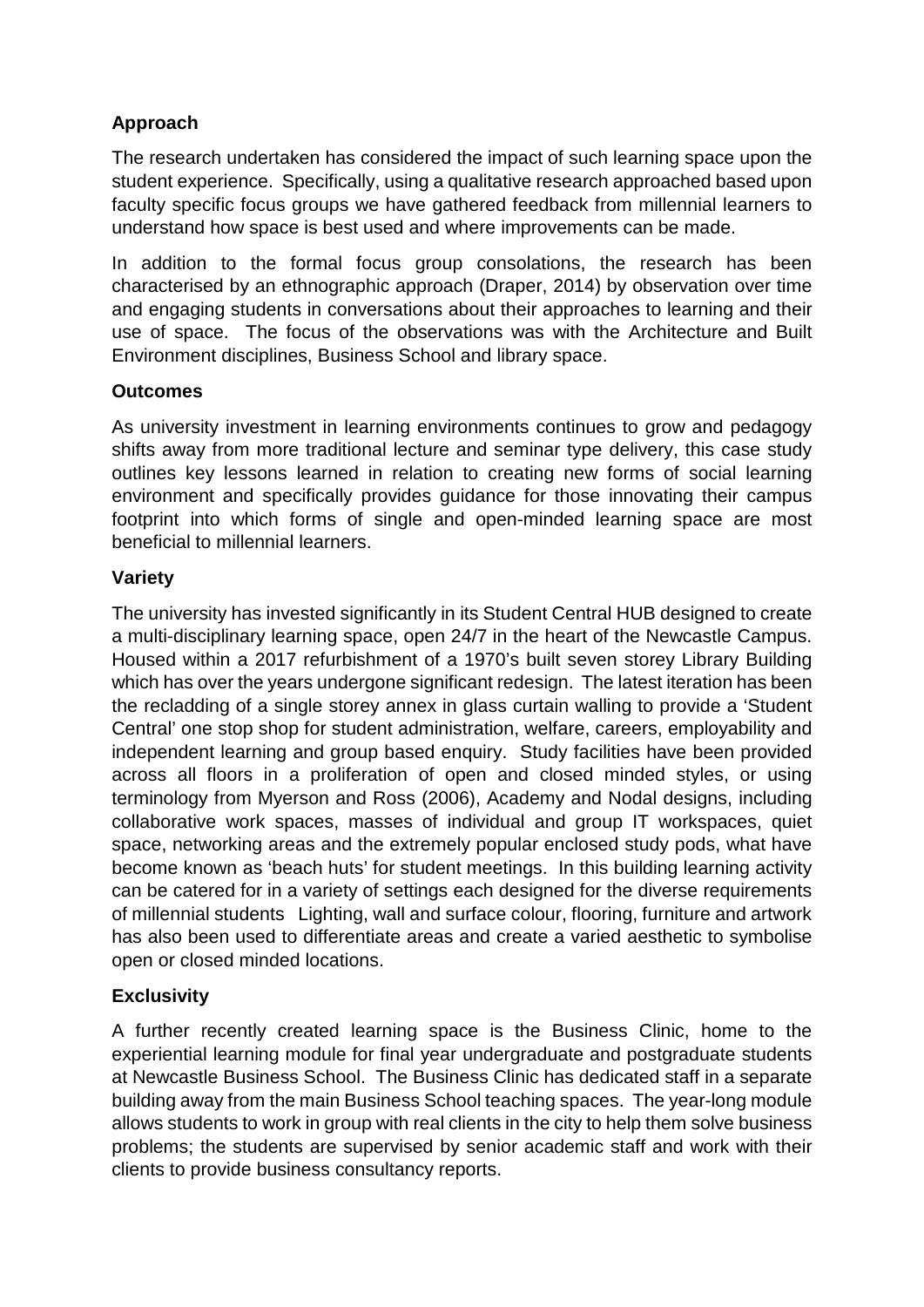Again adopting a mix of open and closed minded space, the Business Clinic is on the ground floor of a modern building with small Harvard lecture theatre and HUB with several collaborative work desks, concentration space and social learning areas. Recognising the benefits of learning from peers and professional experts, the space adopts a Guild design (Myerson and Ross, 2006). The feature which appeals to millennial learners is the fact that the space is their exclusive domain with key card access for Business Clinic students only. The atmosphere is subdued and serious, reflecting the professional approach they will soon encounter in the workplace. The students have left behind the frivolous first year and more settled second year and have often completed placement programmes. As such they are increasingly career focused and don't need to mix with more junior leaners. They see the transition to Business Clinic as replication of moving from compulsory education to sixth form or further education and the associated status privileges attached to such a move, such as access to bespoke learning and social areas. The closer daily interaction with academic and support staff is also aligned to the millennial learner need for engagement with leaders and specialists.

The Business Clinic is one of the jewels in the crown for Newcastle Business School, the exclusive work space is evidence that students are special and they feel special, they work hard and produce excellent professional reports for their clients.

### **Community**

Further adopting a mix of Guild, Academy and Nodal (Myerson and Ross, 2006) learning space, the Faculty of Engineering and Environment Geography HUB, is an open access space with collaborative work desks, banks of individual computers and lounge area with sofas and tables - so far quite normal. What makes it different is primarily the fact that the space is surrounded by academic staff offices. This, in a similar vein to the Business Clinic, gives the space a community feel and students are able to forge deeper relationships with their academic colleagues. Staff have to walk through the HUB space to access their offices and such this proximity leads to many casual meetings between staff and students. This contact is further enabled by having a communal kitchen thus facilitating 'water cooler' conversations and an easy familiarity between staff and students.

The space is actively manged by a small group of staff who timetable events, including the provision of cake and biscuits as often as possible. There are also playful Geography related posters to encourage student interaction (and thought) for example an outline map of the UK with the invitation to mark-up 'where the north starts' as may be imagined there are many lines and ribald comments .

This egalitarian space appeals to millennial students, although a contrast to the Business Clinic, it is a sharing space with all years of students and more importantly academic staff who have a genuine affinity to their students.

### **References**

Allan R.L. (2005), "Talking bout Y Generation: Young upstarts represent more opportunity that threat", Nation's Restaurant News, Vol. 39, Iss. 47, p.33